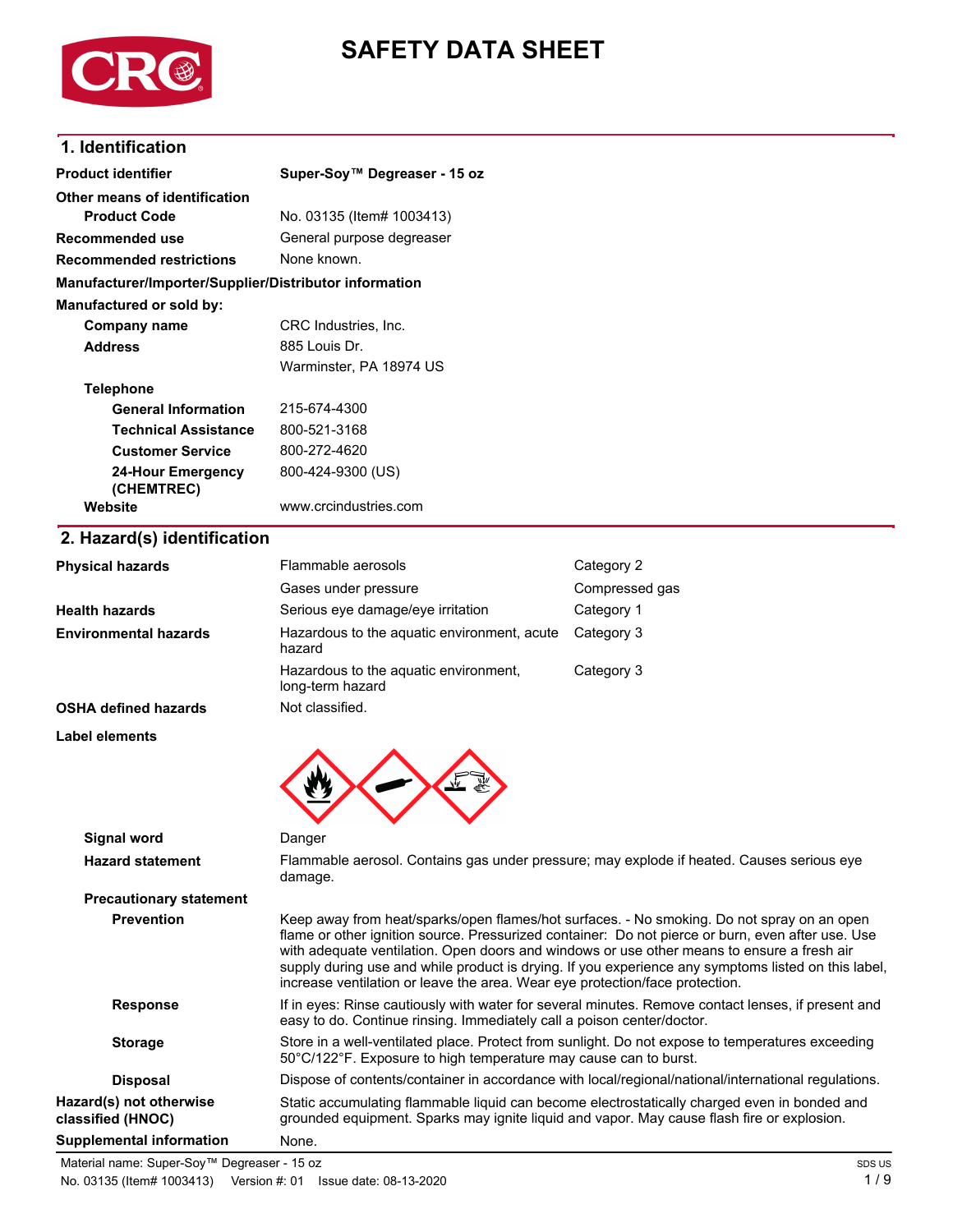## **3. Composition/information on ingredients**

#### **Mixtures**

| <b>Chemical name</b>      | Common name and synonyms | <b>CAS number</b> | %         |
|---------------------------|--------------------------|-------------------|-----------|
| soybean oil, methyl ester |                          | 67784-80-9        | $80 - 90$ |
| ethyl lactate             |                          | 97-64-3           | $5 - 10$  |
| acetone                   |                          | 67-64-1           | 1 - 3     |
| carbon dioxide            |                          | 124-38-9          | 1 - 3     |
| sorbitan monotallate      |                          | 61791-48-8        | 1 - 3     |
| ethoxylated alcohol       |                          | 68439-50-9        | $0.1 - 1$ |

Specific chemical identity and/or percentage of composition has been withheld as a trade secret.

| 4. First-aid measures                                                        |                                                                                                                                                                                                                                                                                                                                                                                                                                                                                                                                    |  |
|------------------------------------------------------------------------------|------------------------------------------------------------------------------------------------------------------------------------------------------------------------------------------------------------------------------------------------------------------------------------------------------------------------------------------------------------------------------------------------------------------------------------------------------------------------------------------------------------------------------------|--|
| <b>Inhalation</b>                                                            | Move to fresh air. Call a physician if symptoms develop or persist.                                                                                                                                                                                                                                                                                                                                                                                                                                                                |  |
| <b>Skin contact</b>                                                          | Wash off with soap and water. Get medical attention if irritation develops and persists.                                                                                                                                                                                                                                                                                                                                                                                                                                           |  |
| Eye contact                                                                  | Immediately flush eyes with plenty of water for at least 15 minutes. Remove contact lenses, if<br>present and easy to do. Continue rinsing. Get medical attention immediately.                                                                                                                                                                                                                                                                                                                                                     |  |
| Ingestion                                                                    | In the unlikely event of swallowing contact a physician or poison control center. Rinse mouth.                                                                                                                                                                                                                                                                                                                                                                                                                                     |  |
| <b>Most important</b><br>symptoms/effects, acute and<br>delayed              | Severe eye irritation. Symptoms may include stinging, tearing, redness, swelling, and blurred<br>vision. Permanent eye damage including blindness could result.                                                                                                                                                                                                                                                                                                                                                                    |  |
| Indication of immediate<br>medical attention and special<br>treatment needed | Provide general supportive measures and treat symptomatically. Keep victim under observation.<br>Symptoms may be delayed.                                                                                                                                                                                                                                                                                                                                                                                                          |  |
| <b>General information</b>                                                   | Ensure that medical personnel are aware of the material(s) involved, and take precautions to<br>protect themselves.                                                                                                                                                                                                                                                                                                                                                                                                                |  |
| 5. Fire-fighting measures                                                    |                                                                                                                                                                                                                                                                                                                                                                                                                                                                                                                                    |  |
| Suitable extinguishing media                                                 | Water fog. Foam. Carbon dioxide (CO2). Dry chemical powder, carbon dioxide, sand or earth may<br>be used for small fires only.                                                                                                                                                                                                                                                                                                                                                                                                     |  |
| Unsuitable extinguishing<br>media                                            | Do not use water jet as an extinguisher, as this will spread the fire.                                                                                                                                                                                                                                                                                                                                                                                                                                                             |  |
| Specific hazards arising from<br>the chemical                                | Contents under pressure. Pressurized container may rupture when exposed to heat or flame. This<br>product is a poor conductor of electricity and can become electrostatically charged. If sufficient<br>charge is accumulated, ignition of flammable mixtures can occur. Static electricity accumulation<br>may be significantly increased by the presence of small quantities of water or other contaminants.<br>Material will float and may ignite on surface of water. During fire, gases hazardous to health may<br>be formed. |  |
| Special protective equipment<br>and precautions for firefighters             | Firefighters must use standard protective equipment including flame retardant coat, helmet with<br>face shield, gloves, rubber boots, and in enclosed spaces, SCBA.                                                                                                                                                                                                                                                                                                                                                                |  |
| <b>Fire-fighting</b><br>equipment/instructions                               | In case of fire: Stop leak if safe to do so. Move containers from fire area if you can do so without<br>risk. Containers should be cooled with water to prevent vapor pressure build up. Use standard<br>firefighting procedures and consider the hazards of other involved materials. In the event of fire<br>and/or explosion do not breathe fumes.                                                                                                                                                                              |  |
| <b>General fire hazards</b>                                                  | Flammable aerosol. Contents under pressure. Pressurized container may rupture when exposed to<br>heat or flame.                                                                                                                                                                                                                                                                                                                                                                                                                    |  |

#### **6. Accidental release measures**

Keep unnecessary personnel away. Keep people away from and upwind of spill/leak. Remove all possible sources of ignition in the surrounding area. Keep out of low areas. Many gases are heavier than air and will spread along ground and collect in low or confined areas (sewers, basements, tanks). Wear appropriate protective equipment and clothing during clean-up. Emergency personnel need self-contained breathing equipment. Do not touch damaged containers or spilled material unless wearing appropriate protective clothing. Ventilate closed spaces before entering them. Use appropriate containment to avoid environmental contamination. Local authorities should be advised if significant spillages cannot be contained. For personal protection, see section 8 of the SDS. **Personal precautions, protective equipment and emergency procedures**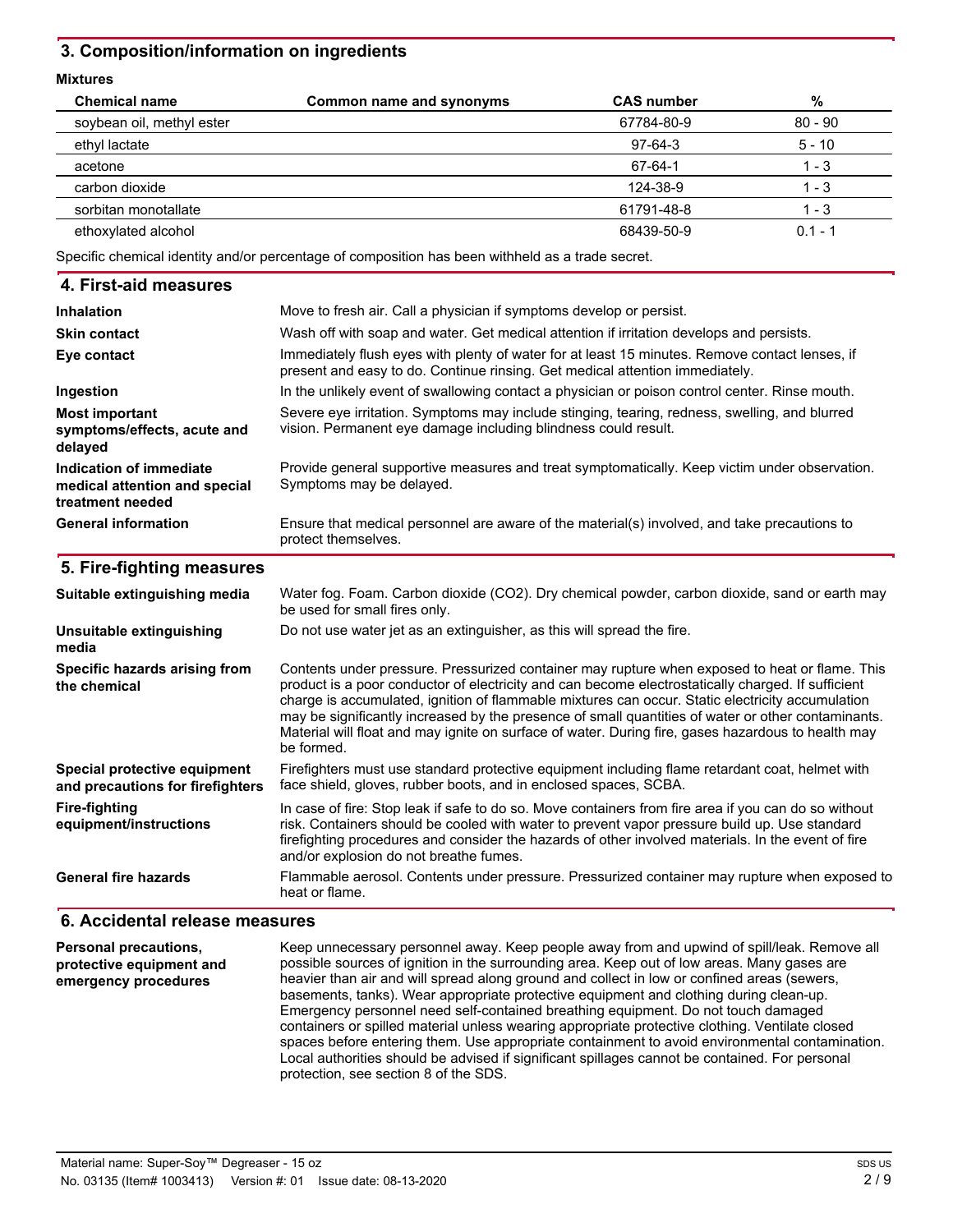| <b>Methods and materials for</b><br>containment and cleaning up | Eliminate all ignition sources (no smoking, flares, sparks, or flames in immediate area). Keep<br>combustibles (wood, paper, oil, etc.) away from spilled material. The product is immiscible with<br>water and will spread on the water surface. Prevent product from entering drains. Stop the flow of<br>material, if this is without risk. Wipe up with absorbent material (e.g. cloth, fleece). Clean surface<br>thoroughly to remove residual contamination. For waste disposal, see section 13 of the SDS.                                                                                                                                                                                                                                                                                                                                                                                                                                                                                                                                                                         |
|-----------------------------------------------------------------|-------------------------------------------------------------------------------------------------------------------------------------------------------------------------------------------------------------------------------------------------------------------------------------------------------------------------------------------------------------------------------------------------------------------------------------------------------------------------------------------------------------------------------------------------------------------------------------------------------------------------------------------------------------------------------------------------------------------------------------------------------------------------------------------------------------------------------------------------------------------------------------------------------------------------------------------------------------------------------------------------------------------------------------------------------------------------------------------|
| <b>Environmental precautions</b>                                | Avoid release to the environment. Inform appropriate managerial or supervisory personnel of all<br>environmental releases. Prevent further leakage or spillage if safe to do so. Avoid discharge into<br>drains, water courses or onto the ground. Use appropriate containment to avoid environmental<br>contamination.                                                                                                                                                                                                                                                                                                                                                                                                                                                                                                                                                                                                                                                                                                                                                                   |
| 7. Handling and storage                                         |                                                                                                                                                                                                                                                                                                                                                                                                                                                                                                                                                                                                                                                                                                                                                                                                                                                                                                                                                                                                                                                                                           |
| <b>Precautions for safe handling</b>                            | Minimize fire risks from flammable and combustible materials (including combustible dust and<br>static accumulating liquids) or dangerous reactions with incompatible materials. Pressurized<br>container: Do not pierce or burn, even after use. Do not use if spray button is missing or defective.<br>Do not spray on a naked flame or any other incandescent material. Do not smoke while using or<br>until sprayed surface is thoroughly dry. Do not cut, weld, solder, drill, grind, or expose containers to<br>heat, flame, sparks, or other sources of ignition. Use caution around energized equipment. The<br>metal container will conduct electricity if it contacts a live source. This may result in injury to the<br>user from electrical shock and/or flash fire. Do not get this material in contact with eyes. Avoid<br>prolonged exposure. Use only in well-ventilated areas. Wear appropriate personal protective<br>equipment. Avoid release to the environment. Observe good industrial hygiene practices. For<br>product usage instructions, see the product label. |
| Conditions for safe storage,                                    | Level 2 Aerosol.                                                                                                                                                                                                                                                                                                                                                                                                                                                                                                                                                                                                                                                                                                                                                                                                                                                                                                                                                                                                                                                                          |
| including any incompatibilities                                 | Pressurized container. Protect from sunlight and do not expose to temperatures exceeding<br>50°C/122 °F. Do not puncture, incinerate or crush. Do not handle or store near an open flame,<br>heat or other sources of ignition. This material can accumulate static charge which may cause<br>spark and become an ignition source. Avoid spark promoters. These alone may be insufficient to<br>remove static electricity. Store in tightly closed container. Store in a well-ventilated place. Stored<br>containers should be periodically checked for general condition and leakage. Store away from<br>incompatible materials (see Section 10 of the SDS).                                                                                                                                                                                                                                                                                                                                                                                                                             |

# **8. Exposure controls/personal protection**

#### **Occupational exposure limits**

The following constituents are the only constituents of the product which have a PEL, TLV or other recommended exposure limit. At this time, the other constituents have no known exposure limits.

| <b>Components</b>                                                                                                                                                      | <b>Type</b> | <b>Value</b> |        |
|------------------------------------------------------------------------------------------------------------------------------------------------------------------------|-------------|--------------|--------|
| acetone (CAS 67-64-1)                                                                                                                                                  | PEL         | 2400 mg/m3   |        |
|                                                                                                                                                                        |             | 1000 ppm     |        |
| carbon dioxide (CAS<br>$124 - 38 - 9$                                                                                                                                  | <b>PEL</b>  | 9000 mg/m3   |        |
|                                                                                                                                                                        |             | 5000 ppm     |        |
| <b>US. ACGIH Threshold Limit Values</b>                                                                                                                                |             |              |        |
| <b>Components</b>                                                                                                                                                      | <b>Type</b> | Value        |        |
| acetone (CAS 67-64-1)                                                                                                                                                  | <b>STEL</b> | 500 ppm      |        |
|                                                                                                                                                                        | <b>TWA</b>  | 250 ppm      |        |
| carbon dioxide (CAS<br>$124 - 38 - 9$                                                                                                                                  | <b>STEL</b> | 30000 ppm    |        |
|                                                                                                                                                                        | <b>TWA</b>  | 5000 ppm     |        |
| US. NIOSH: Pocket Guide to Chemical Hazards                                                                                                                            |             |              |        |
| <b>Components</b>                                                                                                                                                      | <b>Type</b> | Value        |        |
| acetone (CAS 67-64-1)                                                                                                                                                  | <b>TWA</b>  | 590 mg/m3    |        |
|                                                                                                                                                                        |             | 250 ppm      |        |
| carbon dioxide (CAS<br>$124 - 38 - 9$                                                                                                                                  | <b>STEL</b> | 54000 mg/m3  |        |
|                                                                                                                                                                        |             | 30000 ppm    |        |
|                                                                                                                                                                        | <b>TWA</b>  | 9000 mg/m3   |        |
|                                                                                                                                                                        |             | 5000 ppm     |        |
| aterial name: Super-Soy™ Degreaser - 15 oz                                                                                                                             |             |              | SDS US |
| $0.0405$ (H <sub>2</sub> $\ldots$ H <sub>4000440</sub> ) $\ldots$ H <sub>2</sub> $\ldots$ H <sub>2</sub> 04 H <sub>2</sub> $\ldots$ H <sub>2</sub> $\ldots$ 00 40,0000 |             |              | 210    |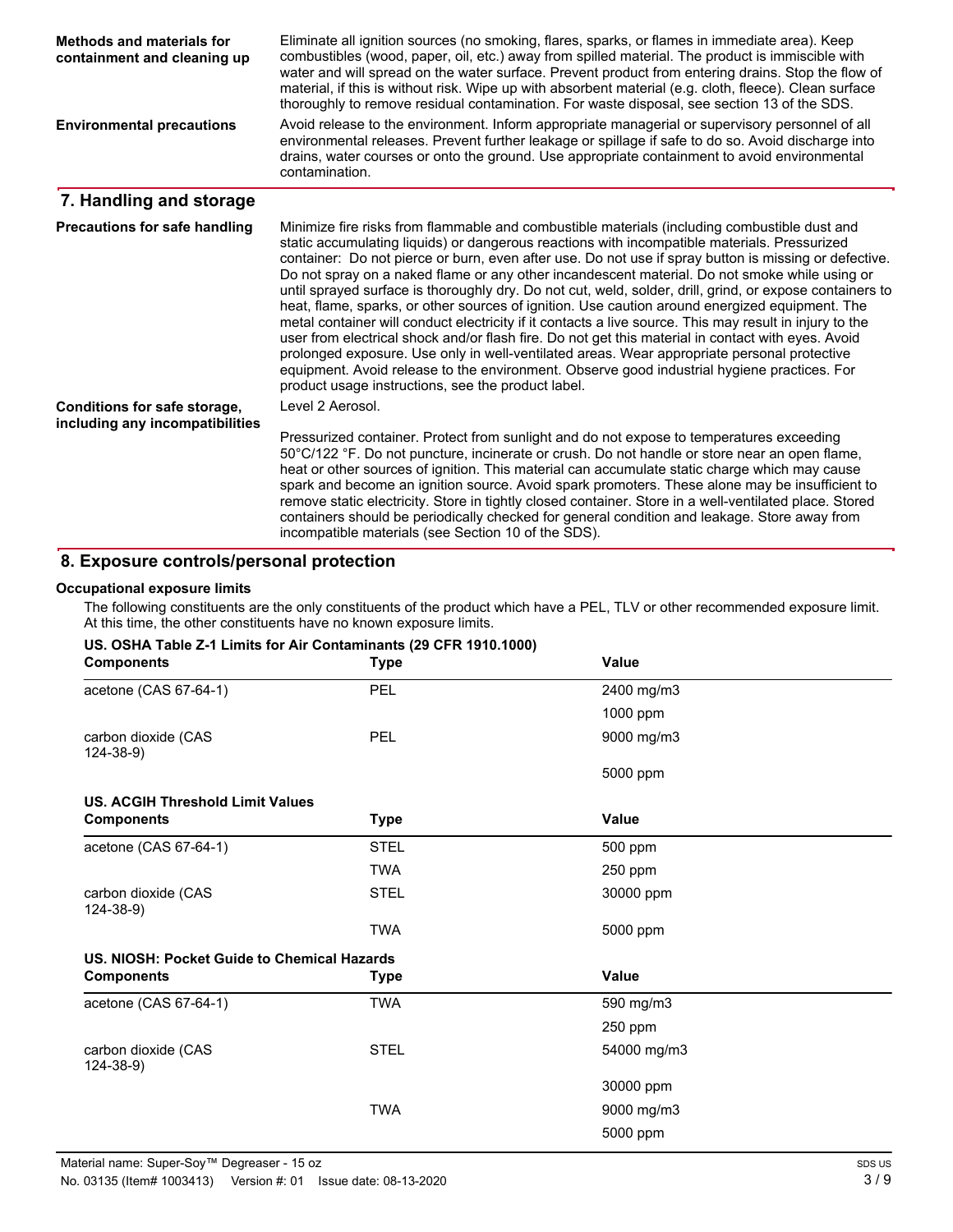| <b>Biological limit values</b>                                        |                   |                                                                       |                 |                                                                                                                                                                                                                                                                                                                                                                                                                |
|-----------------------------------------------------------------------|-------------------|-----------------------------------------------------------------------|-----------------|----------------------------------------------------------------------------------------------------------------------------------------------------------------------------------------------------------------------------------------------------------------------------------------------------------------------------------------------------------------------------------------------------------------|
| <b>ACGIH Biological Exposure Indices</b><br><b>Components</b>         | Value             | <b>Determinant</b>                                                    | <b>Specimen</b> | <b>Sampling Time</b>                                                                                                                                                                                                                                                                                                                                                                                           |
| acetone (CAS 67-64-1)                                                 | $25 \text{ mq/l}$ | Acetone                                                               | Urine           | $\star$                                                                                                                                                                                                                                                                                                                                                                                                        |
| * - For sampling details, please see the source document.             |                   |                                                                       |                 |                                                                                                                                                                                                                                                                                                                                                                                                                |
| <b>Appropriate engineering</b><br>controls                            | eyewash station.  |                                                                       |                 | Good general ventilation (typically 10 air changes per hour) should be used. Ventilation rates<br>should be matched to conditions. If applicable, use process enclosures, local exhaust ventilation,<br>or other engineering controls to maintain airborne levels below recommended exposure limits. If<br>exposure limits have not been established, maintain airborne levels to an acceptable level. Provide |
| Individual protection measures, such as personal protective equipment |                   |                                                                       |                 |                                                                                                                                                                                                                                                                                                                                                                                                                |
| <b>Eye/face protection</b>                                            |                   | Wear safety glasses with side shields (or goggles) and a face shield. |                 |                                                                                                                                                                                                                                                                                                                                                                                                                |
| <b>Skin protection</b>                                                |                   |                                                                       |                 |                                                                                                                                                                                                                                                                                                                                                                                                                |
| <b>Hand protection</b>                                                |                   | Wear protective gloves such as: Neoprene. Nitrile.                    |                 |                                                                                                                                                                                                                                                                                                                                                                                                                |
| <b>Other</b>                                                          |                   | Wear suitable protective clothing.                                    |                 |                                                                                                                                                                                                                                                                                                                                                                                                                |
| <b>Respiratory protection</b>                                         |                   | determine actual employee exposure levels.                            |                 | If engineering controls are not feasible or if exposure exceeds the applicable exposure limits, use a<br>NIOSH-approved cartridge respirator with an organic vapor cartridge. Use a self-contained<br>breathing apparatus in confined spaces and for emergencies. Air monitoring is needed to                                                                                                                  |
| <b>Thermal hazards</b>                                                |                   | Wear appropriate thermal protective clothing, when necessary.         |                 |                                                                                                                                                                                                                                                                                                                                                                                                                |
| <b>General hygiene</b><br>considerations                              |                   | clothing and protective equipment to remove contaminants.             |                 | When using do not smoke. Always observe good personal hygiene measures, such as washing<br>after handling the material and before eating, drinking, and/or smoking. Routinely wash work                                                                                                                                                                                                                        |

# **9. Physical and chemical properties**

| Appearance                                        |                                |
|---------------------------------------------------|--------------------------------|
| <b>Physical state</b>                             | Liquid.                        |
| Form                                              | Aerosol.                       |
| Color                                             | Light yellow.                  |
| Odor                                              | Mild.                          |
| <b>Odor threshold</b>                             | Not available.                 |
| рH                                                | Not available.                 |
| Melting point/freezing point                      | -138.5 °F (-94.7 °C) estimated |
| Initial boiling point and boiling<br>range        | 132.9 °F (56.1 °C) estimated   |
| <b>Flash point</b>                                | 84.0 °F (28.9 °C) Setaflash    |
| <b>Evaporation rate</b>                           | Slow.                          |
| Flammability (solid, gas)                         | Not available.                 |
| Upper/lower flammability or explosive limits      |                                |
| <b>Flammability limit - lower</b><br>(%)          | 2.6 % estimated                |
| <b>Flammability limit - upper</b><br>$(\%)$       | 12.8 % estimated               |
| Vapor pressure                                    | 1810.8 hPa estimated           |
| Vapor density                                     | $> 1$ (air = 1)                |
| <b>Relative density</b>                           | 0.91 estimated                 |
| Solubility(ies)                                   |                                |
| <b>Solubility (water)</b>                         | Insoluble.                     |
| <b>Partition coefficient</b><br>(n-octanol/water) | Not available.                 |
| <b>Auto-ignition temperature</b>                  | 752 °F (400 °C) estimated      |
| <b>Decomposition temperature</b>                  | Not available.                 |
| <b>Viscosity</b>                                  | Not available.                 |
| <b>Percent volatile</b>                           | 90 % estimated                 |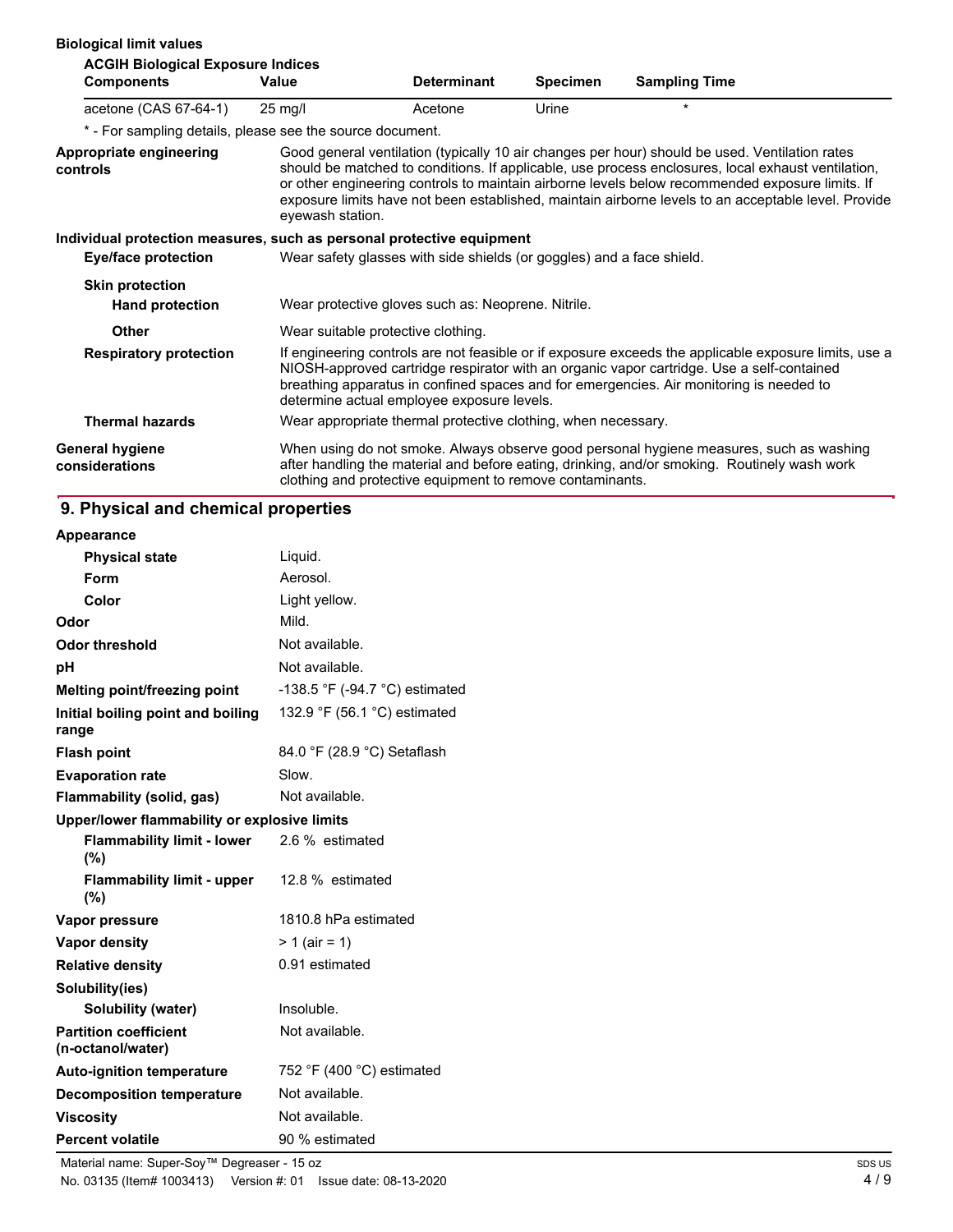## **10. Stability and reactivity**

| <b>Reactivity</b>                            | The product is stable and non-reactive under normal conditions of use, storage and transport.                                               |
|----------------------------------------------|---------------------------------------------------------------------------------------------------------------------------------------------|
| <b>Chemical stability</b>                    | Material is stable under normal conditions.                                                                                                 |
| <b>Possibility of hazardous</b><br>reactions | No dangerous reaction known under conditions of normal use.                                                                                 |
| <b>Conditions to avoid</b>                   | Heat. Contact with incompatible materials.                                                                                                  |
| Incompatible materials                       | Strong oxidizing agents.                                                                                                                    |
| <b>Hazardous decomposition</b><br>products   | Carbon oxides. Formaldehyde. Hydrocarbon fumes and smoke. Aldehydes. Methanol is given off<br>during processing and by reaction with water. |

## **11. Toxicological information**

#### **Information on likely routes of exposure**

| <b>Inhalation</b>                                                                  | Prolonged inhalation may be harmful.                                                                                                                            |
|------------------------------------------------------------------------------------|-----------------------------------------------------------------------------------------------------------------------------------------------------------------|
| <b>Skin contact</b>                                                                | Based on available data, the classification criteria are not met.                                                                                               |
| Eye contact                                                                        | Causes serious eye damage.                                                                                                                                      |
| Ingestion                                                                          | Based on available data, the classification criteria are not met.                                                                                               |
| Symptoms related to the<br>physical, chemical and<br>toxicological characteristics | Severe eye irritation. Symptoms may include stinging, tearing, redness, swelling, and blurred<br>vision. Permanent eye damage including blindness could result. |

### **Information on toxicological effects**

| <b>Acute toxicity</b>                      | Not known.                                                |                                                                                          |
|--------------------------------------------|-----------------------------------------------------------|------------------------------------------------------------------------------------------|
| <b>Components</b>                          | <b>Species</b>                                            | <b>Test Results</b>                                                                      |
| acetone (CAS 67-64-1)                      |                                                           |                                                                                          |
| <b>Acute</b>                               |                                                           |                                                                                          |
| <b>Dermal</b>                              |                                                           |                                                                                          |
| LD50                                       | Rabbit                                                    | 20000 mg/kg                                                                              |
| Oral                                       |                                                           |                                                                                          |
| LD50                                       | Rat                                                       | 5800 mg/kg                                                                               |
| sorbitan monotallate (CAS 61791-48-8)      |                                                           |                                                                                          |
| <b>Acute</b>                               |                                                           |                                                                                          |
| <b>Dermal</b>                              |                                                           |                                                                                          |
| LD50                                       | Rabbit                                                    | > 2000 mg/kg                                                                             |
| <b>Inhalation</b>                          |                                                           |                                                                                          |
| <b>LC50</b>                                | Rat                                                       | $>$ 20 mg/l, 4 hours                                                                     |
| Oral                                       |                                                           |                                                                                          |
| LD50                                       | Rat                                                       | 39800 mg/kg                                                                              |
| soybean oil, methyl ester (CAS 67784-80-9) |                                                           |                                                                                          |
| <b>Acute</b>                               |                                                           |                                                                                          |
| Dermal                                     |                                                           |                                                                                          |
| LD50                                       | Rabbit                                                    | 2000 - 20000 mg/kg                                                                       |
| Oral                                       |                                                           |                                                                                          |
| LD50                                       | Rat                                                       | 5000 - 15000 mg/kg                                                                       |
| <b>Skin corrosion/irritation</b>           | Prolonged skin contact may cause temporary irritation.    |                                                                                          |
| Serious eye damage/eye<br>irritation       | Causes serious eye damage.                                |                                                                                          |
| Respiratory or skin sensitization          |                                                           |                                                                                          |
| <b>Respiratory sensitization</b>           | Not a respiratory sensitizer.                             |                                                                                          |
| <b>Skin sensitization</b>                  | This product is not expected to cause skin sensitization. |                                                                                          |
| Germ cell mutagenicity                     | mutagenic or genotoxic.                                   | No data available to indicate product or any components present at greater than 0.1% are |
| Carcinogenicity                            | Not classifiable as to carcinogenicity to humans.         |                                                                                          |

No. 03135 (Item# 1003413) Version #: 01 Issue date: 08-13-2020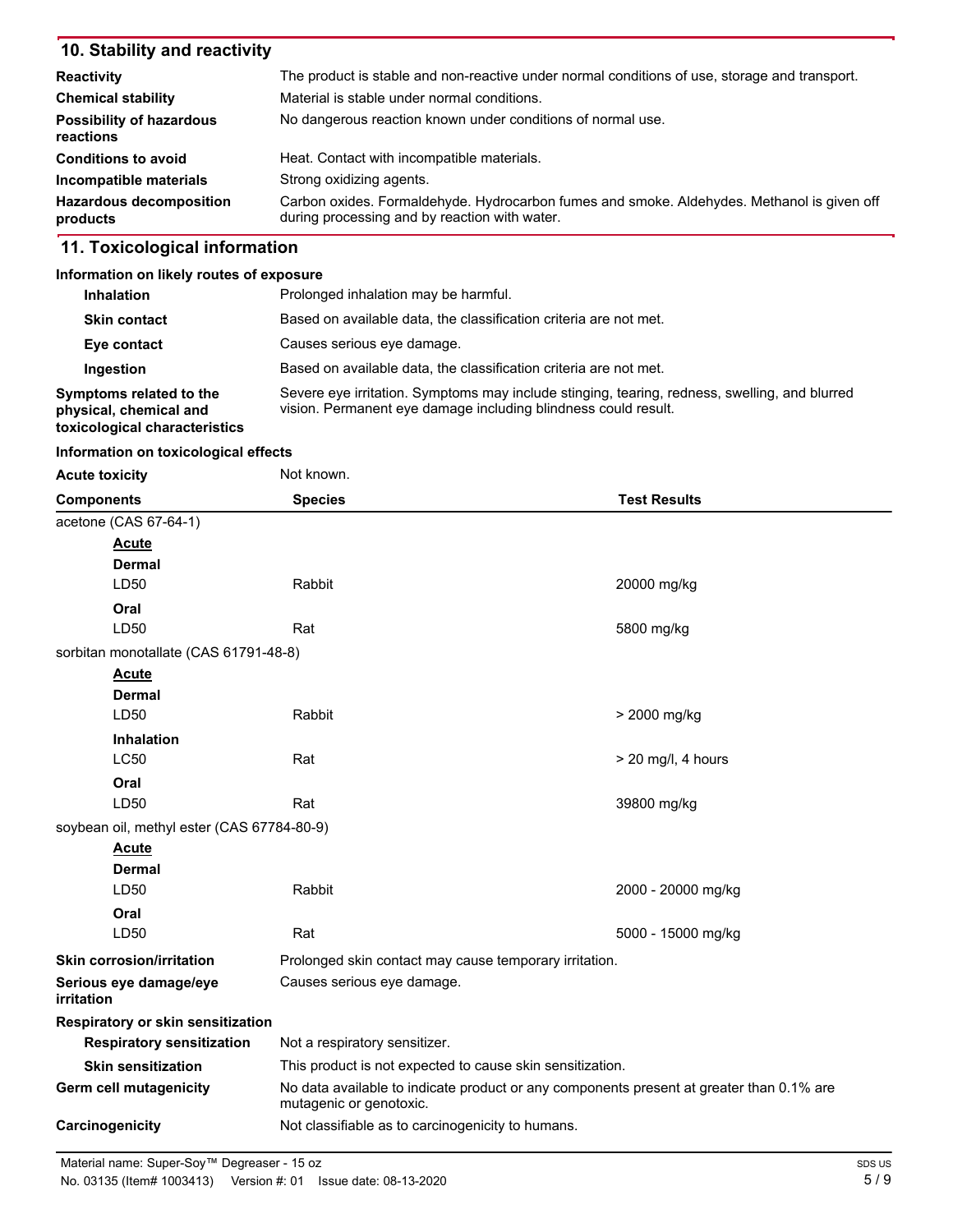|                                                       | IARC Monographs. Overall Evaluation of Carcinogenicity                                                                                                                                                                                                                                                                                                                                                                                        |  |  |
|-------------------------------------------------------|-----------------------------------------------------------------------------------------------------------------------------------------------------------------------------------------------------------------------------------------------------------------------------------------------------------------------------------------------------------------------------------------------------------------------------------------------|--|--|
| Not listed.                                           | OSHA Specifically Regulated Substances (29 CFR 1910.1001-1053)                                                                                                                                                                                                                                                                                                                                                                                |  |  |
| Not listed.                                           |                                                                                                                                                                                                                                                                                                                                                                                                                                               |  |  |
|                                                       | US. National Toxicology Program (NTP) Report on Carcinogens                                                                                                                                                                                                                                                                                                                                                                                   |  |  |
| Not listed.                                           |                                                                                                                                                                                                                                                                                                                                                                                                                                               |  |  |
| <b>Reproductive toxicity</b>                          | This product is not expected to cause reproductive or developmental effects.                                                                                                                                                                                                                                                                                                                                                                  |  |  |
| Specific target organ toxicity -<br>single exposure   | Not classified.                                                                                                                                                                                                                                                                                                                                                                                                                               |  |  |
| Specific target organ toxicity -<br>repeated exposure | Not classified.                                                                                                                                                                                                                                                                                                                                                                                                                               |  |  |
| <b>Aspiration hazard</b>                              | Not an aspiration hazard.                                                                                                                                                                                                                                                                                                                                                                                                                     |  |  |
| <b>Chronic effects</b>                                | Prolonged inhalation may be harmful.                                                                                                                                                                                                                                                                                                                                                                                                          |  |  |
| 12. Ecological information                            |                                                                                                                                                                                                                                                                                                                                                                                                                                               |  |  |
| <b>Ecotoxicity</b>                                    | Harmful to aquatic life with long lasting effects.                                                                                                                                                                                                                                                                                                                                                                                            |  |  |
| Persistence and degradability                         | No data is available on the degradability of any ingredients in the mixture.                                                                                                                                                                                                                                                                                                                                                                  |  |  |
| <b>Bioaccumulative potential</b>                      |                                                                                                                                                                                                                                                                                                                                                                                                                                               |  |  |
| Partition coefficient n-octanol / water (log Kow)     |                                                                                                                                                                                                                                                                                                                                                                                                                                               |  |  |
| acetone                                               | $-0.24$                                                                                                                                                                                                                                                                                                                                                                                                                                       |  |  |
| <b>Mobility in soil</b>                               | No data available.                                                                                                                                                                                                                                                                                                                                                                                                                            |  |  |
| Other adverse effects                                 | No other adverse environmental effects (e.g. ozone depletion, photochemical ozone creation<br>potential, endocrine disruption, global warming potential) are expected from this component.                                                                                                                                                                                                                                                    |  |  |
| 13. Disposal considerations                           |                                                                                                                                                                                                                                                                                                                                                                                                                                               |  |  |
| <b>Disposal instructions</b>                          | If discarded, this product is considered a RCRA ignitable waste, D001. Collect and reclaim or<br>dispose in sealed containers at licensed waste disposal site. Contents under pressure. Do not<br>puncture, incinerate or crush. Do not allow this material to drain into sewers/water supplies. Do not<br>contaminate ponds, waterways or ditches with chemical or used container. Dispose in accordance<br>with all applicable regulations. |  |  |

**Hazardous waste code** D001: Waste Flammable material with a flash point <140 F Since emptied containers may retain product residue, follow label warnings even after container is emptied. Empty containers should be taken to an approved waste handling site for recycling or disposal. **Contaminated packaging**

# **14. Transport information**

### **DOT**

|             | <b>UN number</b>                | UN1950                                                                  |
|-------------|---------------------------------|-------------------------------------------------------------------------|
|             | UN proper shipping name         | Aerosols, flammable, Limited Quantity                                   |
|             | Transport hazard class(es)      |                                                                         |
|             | <b>Class</b>                    | 2.1                                                                     |
|             | <b>Subsidiary risk</b>          |                                                                         |
|             | Label(s)                        | 2.1                                                                     |
|             | Packing group                   | Not applicable.                                                         |
|             | Special precautions for user    | Read safety instructions, SDS and emergency procedures before handling. |
|             | <b>Special provisions</b>       | N82                                                                     |
|             | <b>Packaging exceptions</b>     | 306                                                                     |
|             | Packaging non bulk              | 304                                                                     |
|             | Packaging bulk                  | None                                                                    |
|             | <b>Other information</b>        |                                                                         |
|             | Passenger and cargo<br>aircraft | Allowed with restrictions.                                              |
|             | Cargo aircraft only             | Allowed with restrictions.                                              |
| <b>IATA</b> |                                 |                                                                         |
|             | UN number                       | UN1950                                                                  |
|             | UN proper shipping name         | Aerosols, flammable, Limited Quantity                                   |
|             | Transport hazard class(es)      |                                                                         |
|             | <b>Class</b>                    | 2.1                                                                     |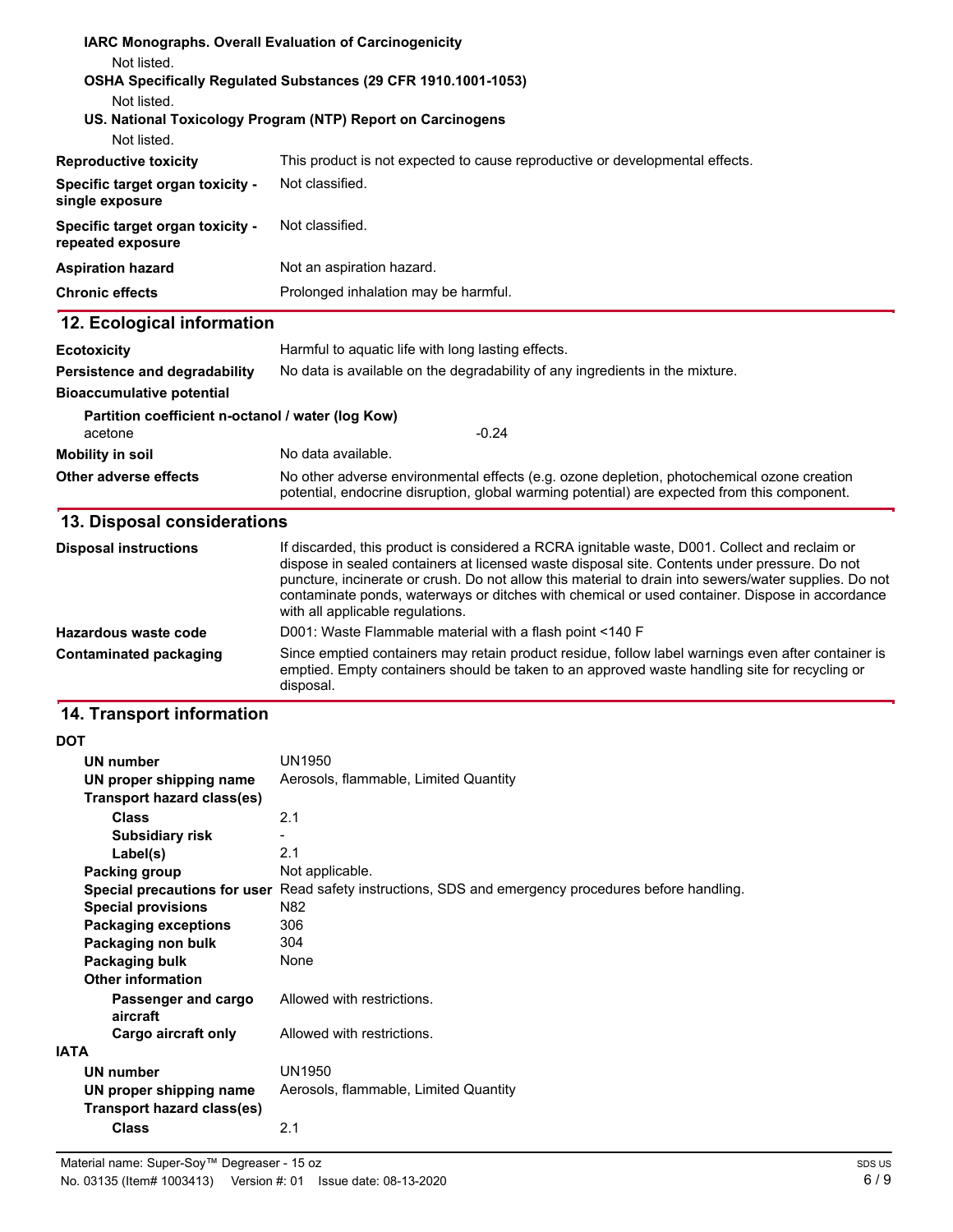| <b>Subsidiary risk</b>          |                                                                                                             |
|---------------------------------|-------------------------------------------------------------------------------------------------------------|
| Packing group                   | Not applicable.                                                                                             |
| <b>ERG Code</b>                 | 10L                                                                                                         |
|                                 | Special precautions for user Read safety instructions, SDS and emergency procedures before handling.        |
| <b>Other information</b>        |                                                                                                             |
| Passenger and cargo<br>aircraft | Allowed with restrictions.                                                                                  |
| Cargo aircraft only             | Allowed with restrictions.                                                                                  |
| <b>IMDG</b>                     |                                                                                                             |
| <b>UN number</b>                | UN1950                                                                                                      |
| UN proper shipping name         | <b>AEROSOLS, Limited Quantity</b>                                                                           |
| Transport hazard class(es)      |                                                                                                             |
| <b>Class</b>                    | 2.1                                                                                                         |
| <b>Subsidiary risk</b>          |                                                                                                             |
| Packing group                   | Not applicable.                                                                                             |
| <b>Environmental hazards</b>    |                                                                                                             |
| <b>Marine pollutant</b>         | No.                                                                                                         |
| EmS                             | $F-D. S-U$                                                                                                  |
|                                 | <b>Special precautions for user</b> Read safety instructions, SDS and emergency procedures before handling. |
|                                 |                                                                                                             |

#### **DOT; IMDG**



## **15. Regulatory information**

**US federal regulations**

This product is a "Hazardous Chemical" as defined by the OSHA Hazard Communication Standard, 29 CFR 1910.1200.

**TSCA Section 12(b) Export Notification (40 CFR 707, Subpt. D)**

Not regulated.

**SARA 304 Emergency release notification**

Not regulated.

**OSHA Specifically Regulated Substances (29 CFR 1910.1001-1053)**

Not listed.

**CERCLA Hazardous Substance List (40 CFR 302.4)**

acetone (CAS 67-64-1)

#### **CERCLA Hazardous Substances: Reportable quantity**

acetone (CAS 67-64-1) 5000 LBS

Spills or releases resulting in the loss of any ingredient at or above its RQ require immediate notification to the National Response Center (800-424-8802) and to your Local Emergency Planning Committee.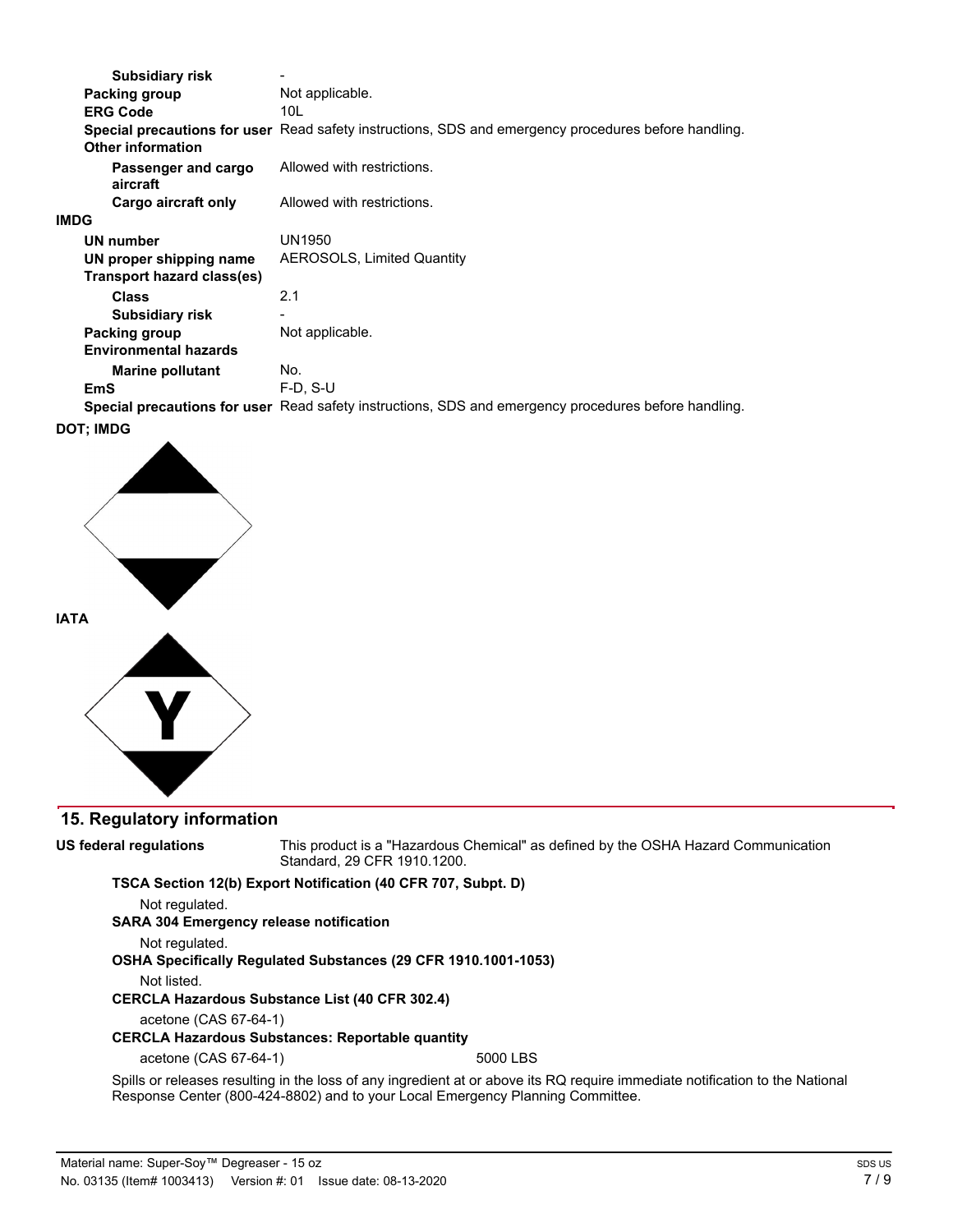| Other federal regulations                                             |                                                              |                                                                                                               |                                                                                                             |  |
|-----------------------------------------------------------------------|--------------------------------------------------------------|---------------------------------------------------------------------------------------------------------------|-------------------------------------------------------------------------------------------------------------|--|
|                                                                       |                                                              | Clean Air Act (CAA) Section 112 Hazardous Air Pollutants (HAPs) List                                          |                                                                                                             |  |
| Not regulated.                                                        |                                                              |                                                                                                               | Clean Air Act (CAA) Section 112(r) Accidental Release Prevention (40 CFR 68.130)                            |  |
| Not regulated.                                                        |                                                              |                                                                                                               |                                                                                                             |  |
| <b>Safe Drinking Water Act</b><br>(SDWA)                              |                                                              |                                                                                                               | Contains component(s) regulated under the Safe Drinking Water Act.                                          |  |
|                                                                       | <b>Chemical Code Number</b>                                  |                                                                                                               | Drug Enforcement Administration (DEA). List 2, Essential Chemicals (21 CFR 1310.02(b) and 1310.04(f)(2) and |  |
|                                                                       | acetone (CAS 67-64-1)                                        |                                                                                                               | 6532                                                                                                        |  |
|                                                                       |                                                              |                                                                                                               | Drug Enforcement Administration (DEA). List 1 & 2 Exempt Chemical Mixtures (21 CFR 1310.12(c))              |  |
|                                                                       | acetone (CAS 67-64-1)                                        |                                                                                                               | 35 %WV                                                                                                      |  |
|                                                                       | <b>DEA Exempt Chemical Mixtures Code Number</b>              |                                                                                                               |                                                                                                             |  |
|                                                                       | acetone (CAS 67-64-1)                                        |                                                                                                               | 6532                                                                                                        |  |
|                                                                       |                                                              |                                                                                                               | FEMA Priority Substances Respiratory Health and Safety in the Flavor Manufacturing Workplace                |  |
|                                                                       | acetone (CAS 67-64-1)                                        |                                                                                                               | Low priority                                                                                                |  |
| <b>Food and Drug</b><br><b>Administration (FDA)</b>                   |                                                              | Not regulated.                                                                                                |                                                                                                             |  |
|                                                                       |                                                              | Superfund Amendments and Reauthorization Act of 1986 (SARA)                                                   |                                                                                                             |  |
| <b>Classified hazard</b><br>categories                                |                                                              | Flammable (gases, aerosols, liquids, or solids)<br>Gas under pressure<br>Serious eye damage or eye irritation |                                                                                                             |  |
|                                                                       |                                                              | Hazard not otherwise classified (HNOC)                                                                        |                                                                                                             |  |
| Not listed.                                                           | <b>SARA 302 Extremely hazardous substance</b>                |                                                                                                               |                                                                                                             |  |
| SARA 311/312 Hazardous<br>chemical                                    | Yes                                                          |                                                                                                               |                                                                                                             |  |
| SARA 313 (TRI reporting)<br>Not regulated.                            |                                                              |                                                                                                               |                                                                                                             |  |
| US state regulations                                                  |                                                              |                                                                                                               |                                                                                                             |  |
|                                                                       |                                                              |                                                                                                               |                                                                                                             |  |
|                                                                       |                                                              | US. New Jersey Worker and Community Right-to-Know Act                                                         |                                                                                                             |  |
| acetone (CAS 67-64-1)                                                 | carbon dioxide (CAS 124-38-9)                                |                                                                                                               |                                                                                                             |  |
| ethyl lactate (CAS 97-64-3)<br>US. Massachusetts RTK - Substance List |                                                              |                                                                                                               |                                                                                                             |  |
| acetone (CAS 67-64-1)                                                 |                                                              |                                                                                                               |                                                                                                             |  |
|                                                                       | carbon dioxide (CAS 124-38-9)<br>ethyl lactate (CAS 97-64-3) |                                                                                                               |                                                                                                             |  |
|                                                                       |                                                              | US. Pennsylvania Worker and Community Right-to-Know Law                                                       |                                                                                                             |  |
| acetone (CAS 67-64-1)<br><b>US. Rhode Island RTK</b>                  | carbon dioxide (CAS 124-38-9)<br>ethyl lactate (CAS 97-64-3) |                                                                                                               |                                                                                                             |  |
| acetone (CAS 67-64-1)                                                 |                                                              |                                                                                                               |                                                                                                             |  |
|                                                                       | carbon dioxide (CAS 124-38-9)                                |                                                                                                               |                                                                                                             |  |
| <b>California Proposition 65</b>                                      |                                                              |                                                                                                               |                                                                                                             |  |
|                                                                       |                                                              |                                                                                                               | <b>WARNING:</b> Cancer and Reproductive Harm - www.P65Warnings.ca.gov                                       |  |
|                                                                       |                                                              | California Proposition 65 - CRT: Listed date/Carcinogenic substance                                           |                                                                                                             |  |
|                                                                       | acetaldehyde (CAS 75-07-0)                                   |                                                                                                               | Listed: April 1, 1988                                                                                       |  |
|                                                                       | benzene (CAS 71-43-2)                                        |                                                                                                               | Listed: February 27, 1987                                                                                   |  |
|                                                                       | cumene (CAS 98-82-8)                                         |                                                                                                               | Listed: April 6, 2010                                                                                       |  |
|                                                                       |                                                              | California Proposition 65 - CRT: Listed date/Developmental toxin                                              |                                                                                                             |  |
|                                                                       | benzene (CAS 71-43-2)                                        |                                                                                                               | Listed: December 26, 1997                                                                                   |  |
|                                                                       | methanol (CAS 67-56-1)                                       |                                                                                                               | Listed: March 16, 2012                                                                                      |  |
|                                                                       | toluene (CAS 108-88-3)                                       |                                                                                                               | Listed: January 1, 1991                                                                                     |  |
|                                                                       |                                                              |                                                                                                               |                                                                                                             |  |
|                                                                       | Motorial name: Super South Degreeser 15.07                   |                                                                                                               |                                                                                                             |  |